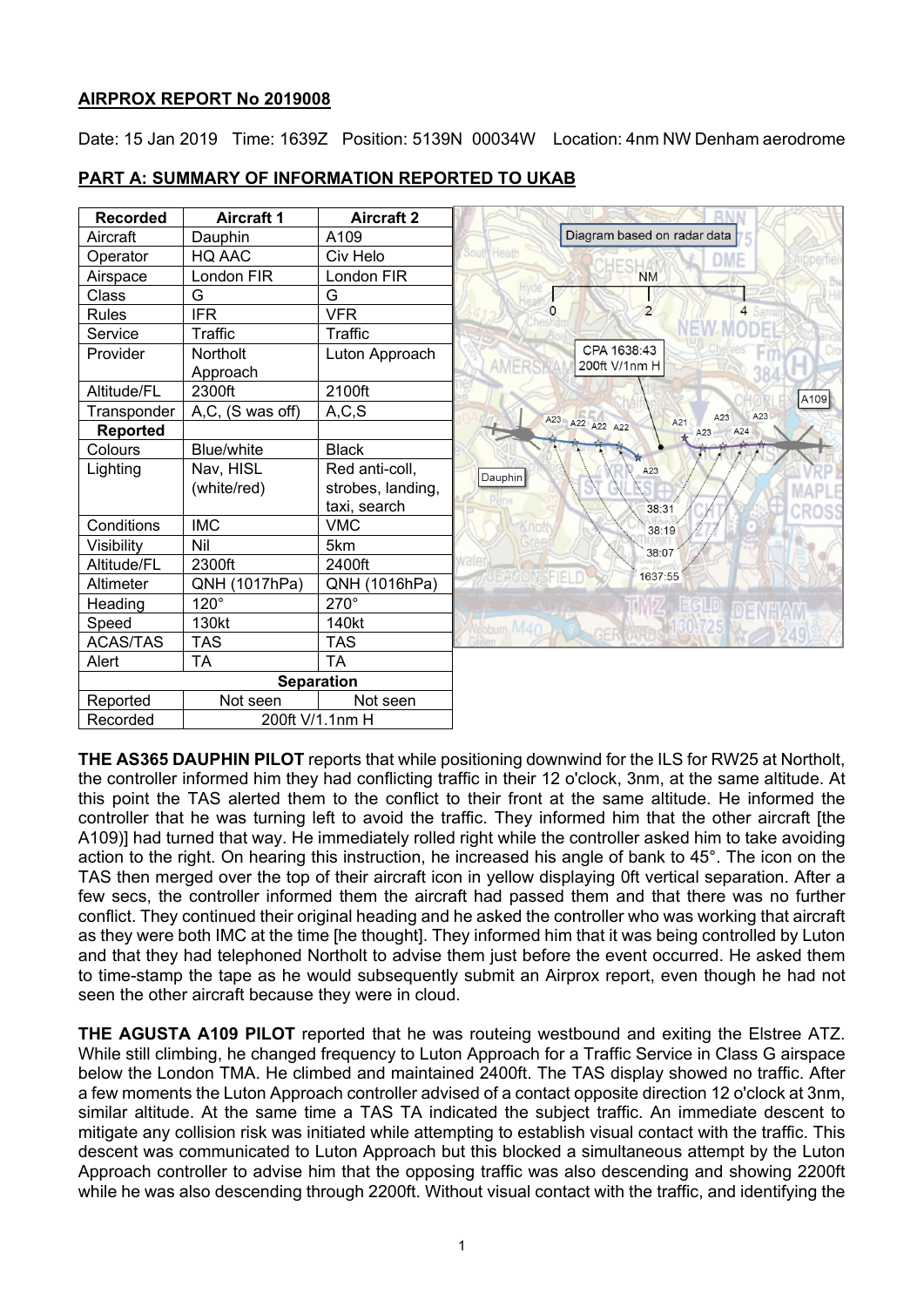increased risk of potential for a collision, he executed an immediate 90° right turn heading north and expedited descent to <2000ft. He elected not to communicate this to the Luton Approach controller to avoid blocking any further advisories about the opposing traffic if the traffic may also be manoeuvring to the north. The Luton Approach controller observed his avoiding action and advised that the traffic was clearing behind and that he could resume a westerly track.

**THE NORTHOLT APPROACH RADAR CONTROLLER** reported that he had been in position for 30mins. He had all positions bandboxed because there were only 2 movements left for the day on the flying programme. There was an ATCO I/C also in position. The Dauphin was handed over to him under a Traffic Service. He identified the helicopter and placed the pilot under a Traffic Service. He called conflicting traffic at 5nm, opposite direction, same altitude. The Dauphin pilot acknowledged the transmission. The Dauphin continued on the same heading for another 1-2nm and then reported he was going to turn left onto 090°. At this point, a turn of 090° would have put the Dauphin further into confliction so he informed him that the conflicting traffic was indicating that it would pass down his lefthand side. He suggested a right turn instead, and re-called the traffic '3nm opposite direction 100ft above' and asked the pilot to report visual, to which he responded he was IMC. As the Dauphin pilot started to turn right, the conflicting traffic started to turn left, bringing the 2 aircraft closer into confliction. It was at this point he believed the Luton controller called for co-ordination. The landline was answered by the ATCO I/C. Co-ordination could not have been achieved as both aircraft were within 2nm and 100ft apart. He instructed the pilot to make his turn an avoiding action turn right to avoid the conflicting traffic. The Luton controller also appeared to give an avoiding action turn right to the pilot of his aircraft. As soon as there was adequate lateral separation he turned the Dauphin pilot back onto 090°. The pilot asked which agency the other pilot was working because he believed the other aircraft came close and he was IMC. He asked if would like to upgrade to a Deconfliction Service rather than a Traffic Service, which the pilot accepted.

He perceived the severity of the incident as 'Medium'.

**THE NORTHOLT SUPERVISOR** reports that the Supervisor Role at Northolt can be covered by a fully validated controller who operates as an 'ATCO IC/Co-ordinator'. He was in the Coordinator position at the time of the occurrence. The Radar controller was working the Dauphin (4360) under a Traffic Service. The pilot was operating at 2300ft on the London QNH. The Radar controller called relevant traffic to the Dauphin pilot. The traffic was in the Dauphin's 12 o'clock, 5nm away, indicating a similar altitude. The Dauphin pilot then informed the controller that they were under IMC. The controller suggested an appropriate right turn. Both tracks then took right hand turns with approximately 1.5nm separation. After confirming that the Dauphin pilot required an upgrade in service the controller then upgraded it to a Deconfliction Service.

**THE LUTON INT DIRECTOR** was only made aware of the Airprox sometime after the event, so although he did remember the incident in part, his recollections might not be correct. He was working the A109 pilot on a Traffic Service to the south of the BNN VOR. He was busy with Luton IFR traffic but still able to support the Traffic Service. He saw that the A109 had traffic approaching almost headon at the same level but fairly distant. He could not remember if he called the traffic at this time but did later. He contacted Northolt Director by landline to request co-ordination; he recalled this taking some time. At the end of the call he believed he considered the traffic to be dangerously positioned and having a high risk of collision. Due to this, whilst not required to do so, he thought he suggested to the A109 pilot that he would advise an immediate turn to the right, which he believed he did. He also believed that they discussed the relative levels. The aircraft then passed each other and he continued providing a Traffic Service.

# **Factual Background**

The weather at Northolt was recorded as follows:

METAR EGWU 151626Z 23007KT 9999 FEW018 BKN032 09/07 Q1017 BLU TEMPO SCT018 BKN030 WHT=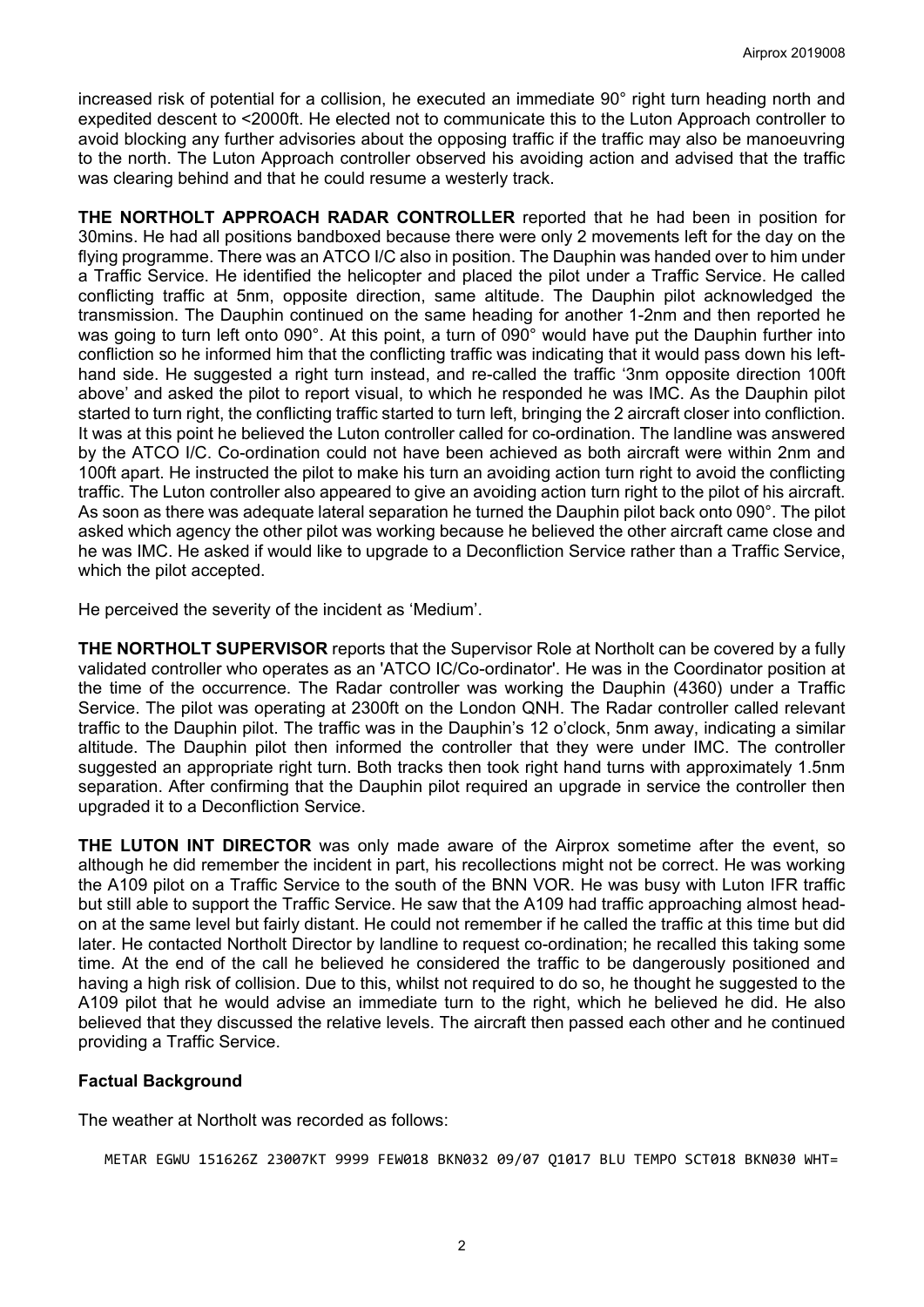## **Analysis and Investigation**

## **Military ATM**

The Dauphin was inbound to RAF Northolt for an ILS approach at 2300ft and was in receipt of a Traffic Service. The A109 was climbing to 2400ft and was receiving a Traffic Service from Luton Approach. Both pilots were passed Traffic Information on each other and both received TAS warnings about the other aircraft prior to the Airprox.

Figure 1 depicts the point at which the Dauphin pilot was handed over to Northolt Approach. At the time of handover, the A109 was 16nm away on a reciprocal heading and squawking 7000.



Figure 1. Dauphin squawk 4360; A109 7000.

As the separation between the aircraft decreased, Traffic Information was passed by the Northolt Approach Controller at a range of 5nm (Figure 2). Both aircraft were indicating a similar level but the A109 was in a slight climb (reported climbing to 2400ft by the A109 pilot).



Figure 2. A109 squawk 4670.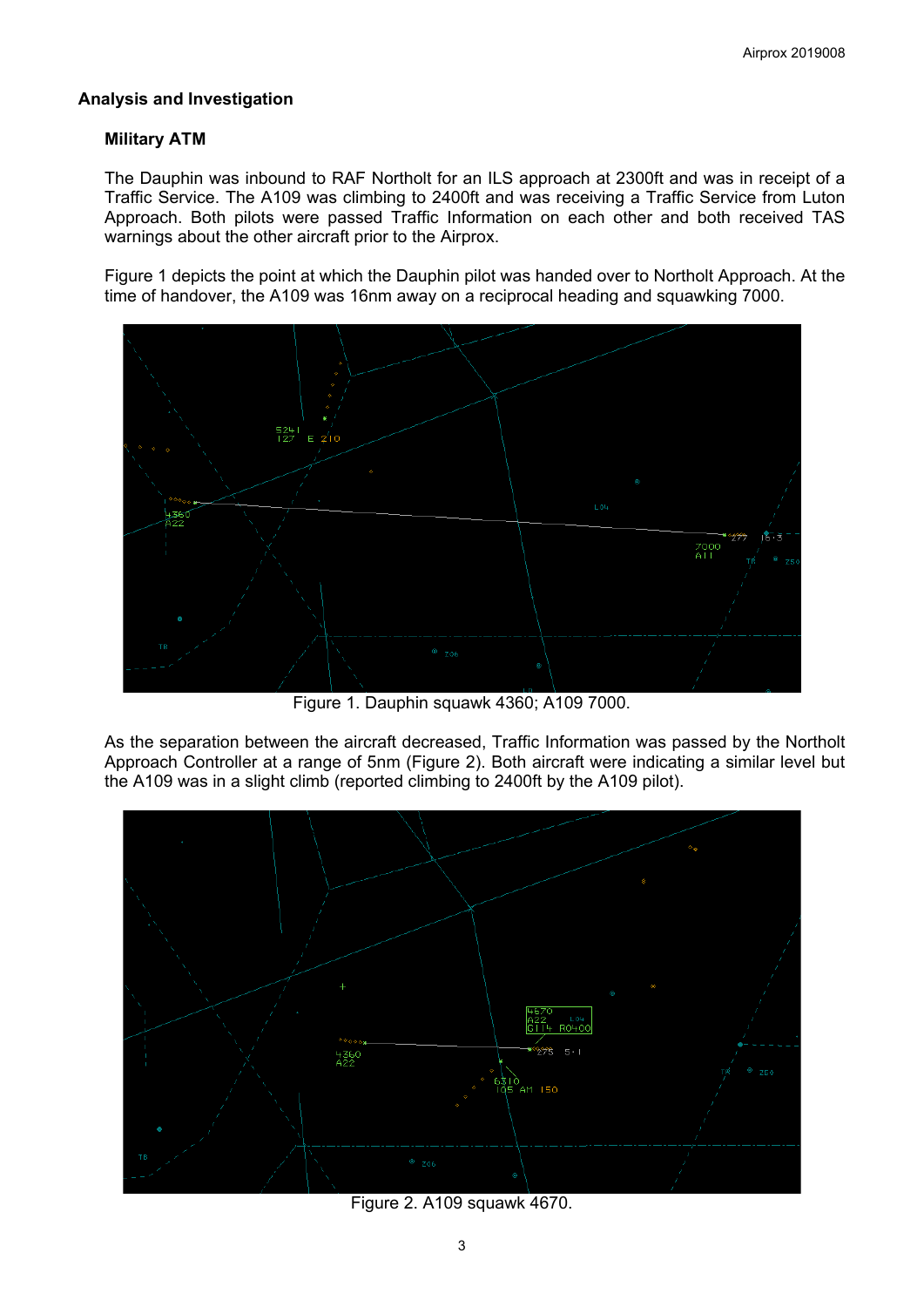Some 18sec after this Traffic Information, the Dauphin pilot requested a left turn to avoid the traffic but the Northolt Approach Controller advised them that the A109 would pass down their left-hand side and suggested a right turn instead. This was followed by updated Traffic Information from the Northolt Approach Controller and coincided with reported Traffic Information from Luton Approach to the A109 pilot and both aircraft receiving TAS warnings (Figure 3).



Figure 3.

Shortly after this final piece of Traffic Information, both pilots took avoiding action which ultimately increased separation between them. CPA was measured on radar as 1.1nm lateral and 200ft vertical separation (Figure 4).



Figure 4 – CPA.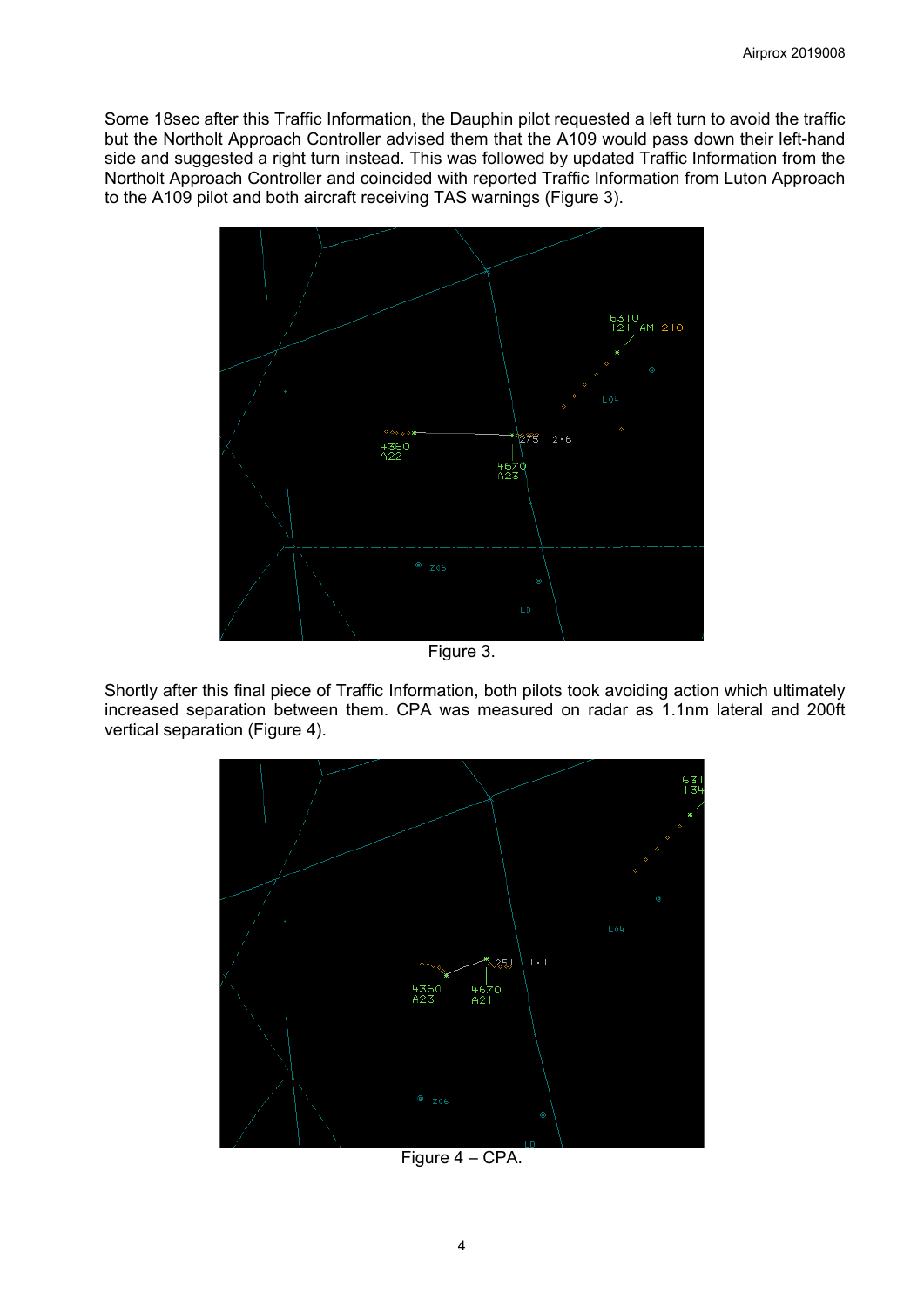The Northolt Approach Controller passed Traffic Information to the Dauphin pilot on the A109 on two occasions (at 5nm and 3nm). When informed by the Dauphin pilot that he intended to turn left to avoid the A109, the Northolt Approach Controller correctly assimilated that this would exacerbate rather than alleviate the confliction and advised the Dauphin pilot accordingly.

## **NATS Ltd Unit Occurrence Investigation Report**

At 1636:27 the A109 pilot contacted Luton Radar "Luton good evening [A109 C/S]"; the controller replied "[A109 C/S] Luton Radar good afternoon squawk 4670 QNH 1016 and pass your details" The pilot replied "4670 currently 1016 [A109 C/S], is an Augusta 109, 2 on board out of Elstree enroute to a private site near Newport, North Wales, just passing south west of Watford at this time, climbing through level 1800 for 2400 remaining clear of controlled and requesting a Traffic Service if available." The controller replied "[A109 C/S] Luton radar thanks, you are identified and it is a Traffic Service QNH 1016". The pilot responded "Traffic Service 1016 thank you [A109 C/S]". Opposite direction to the A109 was a 4360 Squawk (RAF Northolt) indicating 2300ft, 7.5nm at the time of the end of these transmissions. Other transmissions were made.

At 16:37:57, the controller transmitted "[A109 C/S] traffic in your 12 o'clock head on to you indicating the same level range 3 miles", the pilot replied "er roger thank you [A109 C/S], we'll go back down to 2000". the controller responded "he's just descending to 2200". The pilot replied "say again [A109 C/S]". The controller replied "he's just gone down to 2200". the pilot responded "er roger climbing back up to 2400 [A109 C/S] can you just confirm that he's opposite direction". The controller replied "12 o'clock 2 miles". During the latter part of this transmission, at 1638:18, the controller initiated a telephone call to Northolt. This was answered, at 1638:27, with "Northolt Co-ordinator". The Luton controller said "hello just south of BNN 4360 request co-ordination against the 70", the Northolt controller said " go ahead". The Luton controller said "Yeah ok I'm an er let's see an Augusta 109 Just checking the level ah you've gone right thank you very much and mine has as well I think they must have just seen each other, brilliant". The Northolt controller talking at the same time said "ours is at er 2300" and "yeah yeah just calling it er cheers thanks. Bye".

During the telephone call there was a transmission from another pilot requesting a frequency change. At the end of the telephone call, at 1638:45, the two aircraft were at CPA, 1.0nm apart with the 4360 [the Dauphin] indicating 2300ft and the A109 indicating 2100ft. (Figure 5). Both aircraft were outside controlled airspace and under a Traffic Service; there was no separation minima required, consequently there was no loss of separation.



Figure 5 CPA.

At 1638:48 the controller transmitted "[A109 C/S] yeah you're clear of him now you can turn left when you are ready I guess."; the pilot replied "thank you".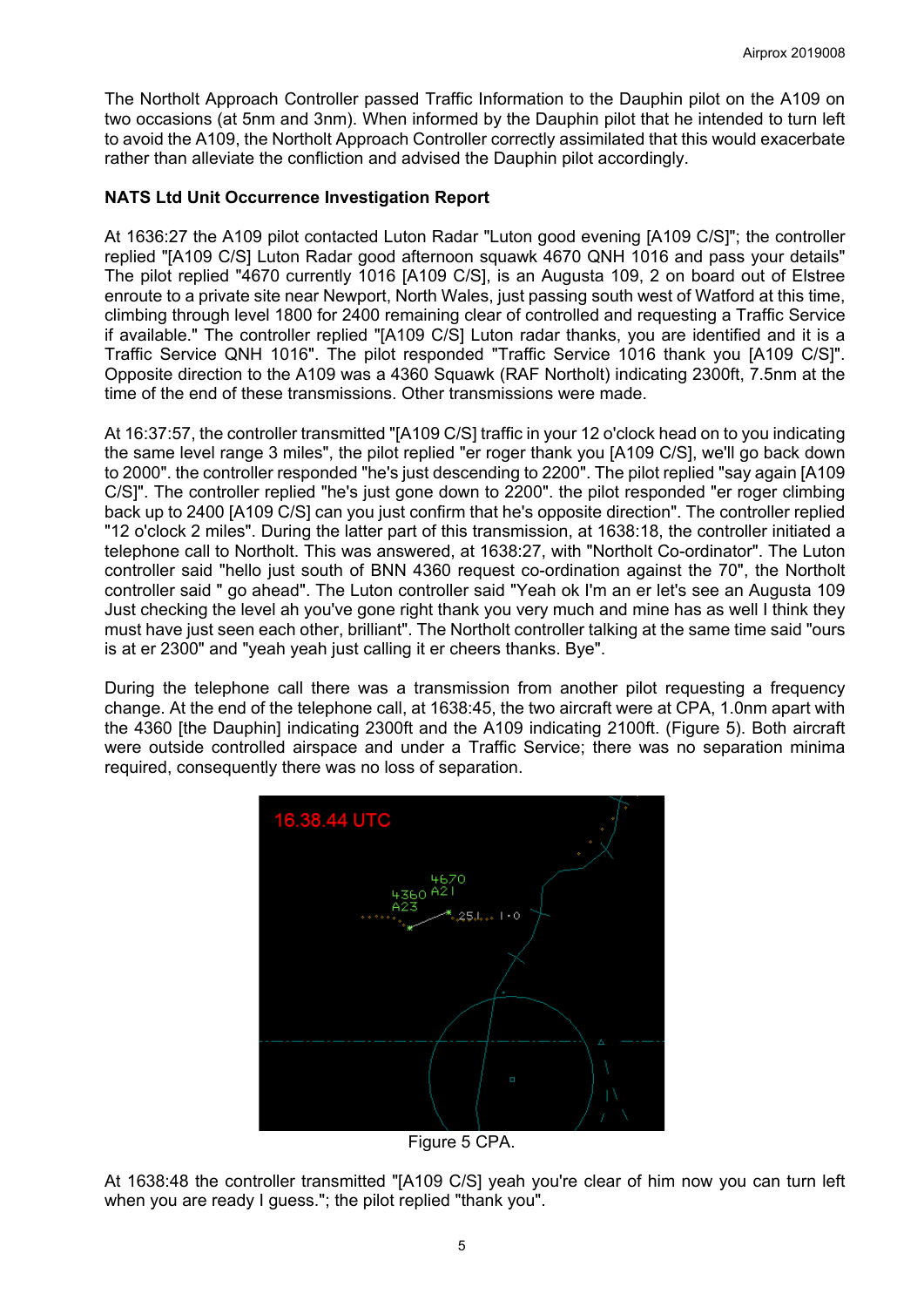## **UKAB Secretariat**

The Dauphin and A109 pilots shared an equal responsibility for collision avoidance and not to operate in such proximity to other aircraft as to create a collision hazard<sup>1</sup>. If the incident geometry is considered as head-on or nearly so then both pilots were required to turn to the right<sup>[2](#page-5-1)</sup>.

CAP 774[3](#page-5-2) states that on a Traffic Service:

*The controller shall pass traffic information on relevant traffic, and shall update the traffic information if it continues to constitute a definite hazard, or if requested by the pilot. However, high controller workload and RTF loading may reduce the ability of the controller to pass traffic information, and the timeliness of such information.*

*Traffic is normally considered to be relevant when, in the judgement of the controller, the conflicting aircraft's observed flight profile indicates that it will pass within 3 NM and, where level information is available, 3,000 ft of the aircraft in receipt of the Traffic Service or its level-band if manoeuvring within a level block. However, controllers may also use their judgment to decide on occasions when such traffic is not relevant, e.g. passing behind or within the parameters but diverging. Controllers shall aim to pass information on relevant traffic before the conflicting aircraft is within 5 NM, in order to give the pilot sufficient time to meet his collision avoidance responsibilities and to allow for an update in traffic information if considered necessary.*

## **Comments**

#### **JHC**

The Dauphin is single-pilot-capable and was carrying out an IFR transit to RAF Northolt. It was equipped with the standard AVIDYNE TAS615 Traffic Avoidance System. Whilst positioning for an Instrument Approach to RAF Northolt, the pilot was given Traffic Information on the conflicting traffic at 5nm from the radar controller. The traffic was called again at 3nm, which coincided with the pilot receiving a TA. This caused him to feel suitably concerned with separation such that he manoeuvred the aircraft to the left. ATC then informed him that the traffic was now conducting a right-hand turn and suggested an avoiding action turn to the right. The pilot was IMC at the time but this may not have been made clear to the controller until the pilot received the second Traffic Information update at 3nm requesting the pilot to call visual. The controller then provided deconfliction advice to the pilot which was beyond the Traffic Service requirement.

The R/T transcript was somewhat difficult to fathom but it does indicate some non-standard R/T from both parties which could have led to confusion and assumptions on both sides. Had the pilot requested a more appropriate service for the conditions and planned regime of flight on initial contact, the scenario may not have developed into one forcing him to make the decision as to whether to manoeuvre or not whilst IMC with unassured and inaccurate data from the TAS.

#### **Summary**

An Airprox was reported when a Dauphin and an A109 flew into proximity near Denham at 1639hrs on Tuesday 15<sup>th</sup> January 2019. The Dauphin pilot was operating under IFR in IMC, the A109 was operating under VFR in VMC. Both pilots were in receipt of a Traffic Service, the Dauphin pilot from Northolt Approach and the A109 pilot from Luton Approach.

 $\overline{a}$ 

<span id="page-5-0"></span><sup>1</sup> SERA.3205 Proximity. MAA RA 2307 paragraphs 1 and 2.

<span id="page-5-1"></span><sup>2</sup> SERA.3210 Right-of-way (c)(1) Approaching head-on. MAA RA 2307 paragraph 13.

<span id="page-5-2"></span><sup>3</sup> Paragraph 3.5.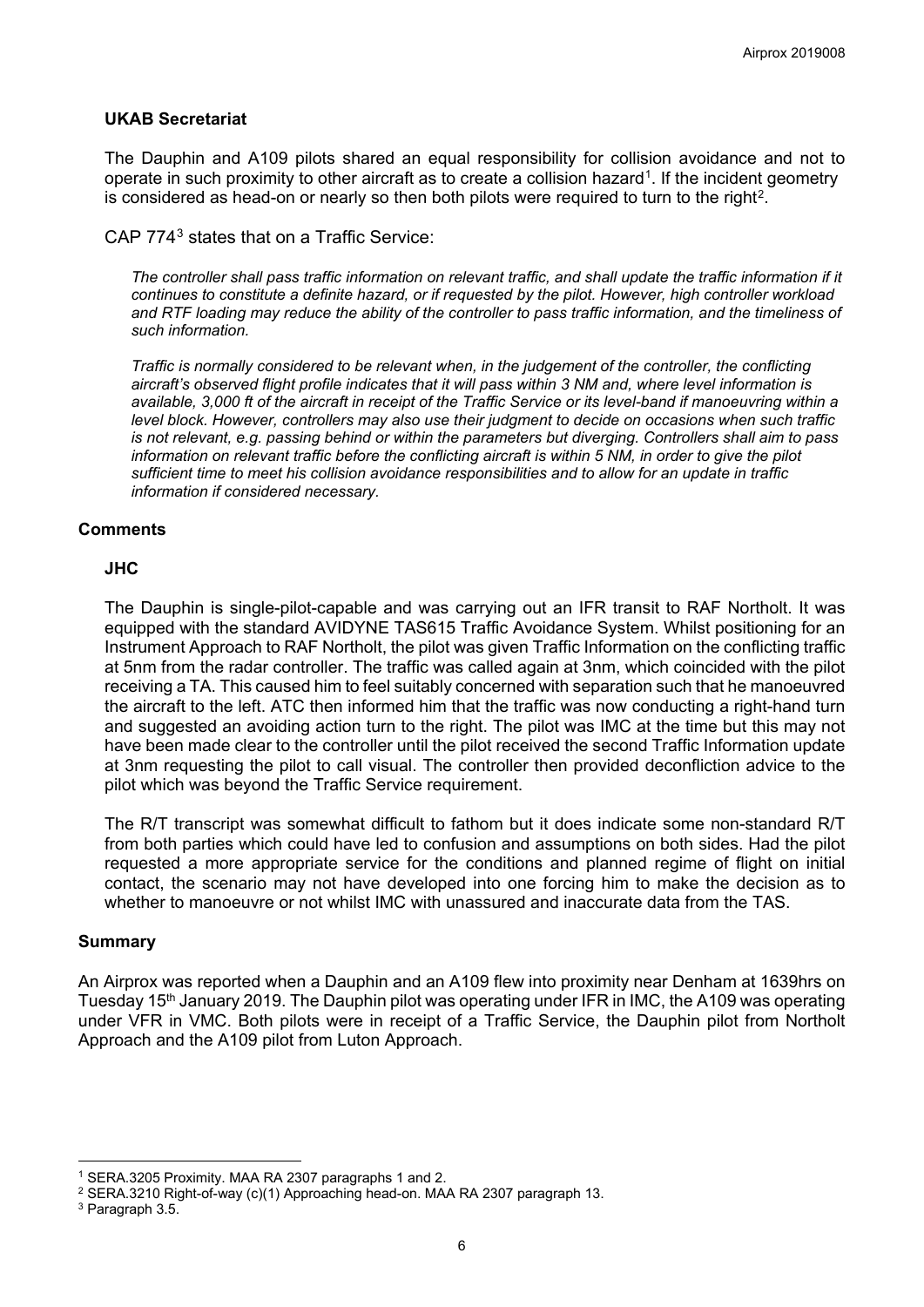# **PART B: SUMMARY OF THE BOARD'S DISCUSSIONS**

Information available consisted of reports from both pilots, the controllers involved and the appropriate ATC and operating authorities. Relevant Contributory Factors mentioned during the Board's discussions are highlighted within the text in bold, with the numbers referring to the Contributory Factors table displayed in Part C.

The Board first looked at the actions of the Dauphin pilot and noted that he was in receipt of a Traffic Service from Northolt Approach whilst being positioned for an ILS under IFR. At the time, the Dauphin was outside Controlled Airspace. The Board noted that Traffic Information was issued to the Dauphin pilot on the A109 at a range of 5nm; opposite direction, same altitude. However, although early Traffic Information was issued, the Dauphin pilot initially decided to continue his track and altitude towards the conflicting aircraft **(CF2**). Members noted that the Traffic Information was then updated at a range of 3nm, which coincided with the Dauphin pilot receiving a TA. At that point, he decided to make a left turn to avoid the traffic. The Board noted that the left turn was not in accordance with MAA RA 2307 which mirrors the SERA.3210 requirement for traffic approaching head-on to avoid each other by turning right. Members wondered why the pilot had decided to turn left, and the JHC member explained that the TAS information on his display had indicated that the other traffic was slightly right of his track. Members acknowledged that there are known inaccuracies in the display of relative bearings of traffic on TAS displays, and that helicopters are especially vulnerable to this misinformation; however, having previously received confirmatory information from the controller that the A109 was in the 12 o'clock at about 3nm range, the Board considered that the decision to turn left was ill-advised and had exacerbated the conflict when a right-turn would have resolved it in a more timely and effective manner. That being said, the Board acknowledged that the Dauphin pilot, operating in IMC, was understandably concerned about the proximity of the other traffic showing on his TAS display, especially because he was unable to see it visually **(CF3)**. Bearing in mind his flying conditions, the Board considered that the Dauphin pilot would have been much better served in requesting a Deconfliction Service instead of a Traffic Service; the controller would then have been able to issue him with an earlier avoiding action turn to remove the possibility of the aircraft coming into close proximity and, consequently, the Dauphin pilot's concern **(CF1)**.

For his part, it was only when the controller asked the Dauphin pilot to report visual with the traffic that he discovered that the Dauphin pilot was operating in IMC. Reacting to the Dauphin pilot's decision to turn left, the controller could see that this would place the Dauphin closer to the A109 and so he helpfully suggested that he should make a right turn. Furthermore, because of the continued close proximity of the two aircraft, the controller also suggested to the Dauphin pilot to make it an avoiding-action right turn. The Board commended the Northolt controller for acting beyond the requirements of a Traffic Service in this respect; his intervention had undoubtedly prevented the situation from deteriorating into a far more serious outcome.

Turning to the actions of the A109 pilot, members noted that he had contacted Luton Approach after departure from Elstree. Civil helicopter members commented that, in their experience, it would have been better to have contacted either Farnborough North LARS or Northolt Approach because either of these frequencies would probably have been quieter than Luton Approach, giving more time for the relevant controllers to closely monitor the A109's progress. This was reflected in the fact that, when the A109 pilot contacted Luton Approach, the two aircraft were about 7.5nm apart but Traffic Information was not passed until a reported range of 3nm. Noting this delay in the passing of Traffic Information, the Board surmised that the Luton controller was busy with other higher-priority tasks and had either not noticed the A109's proximity to the Dauphin, or had been unable to pass on the information as early as he would undoubtedly have wished. Controller members noted that the Luton controller had also then tried to contact Northolt to request coordination, but that the call had happened too close to CPA to be able to resolve the confliction.

In determining the risk, the Board quickly agreed that at CPA both aircraft were turning away from each other, passing 200ft vertically and 1.1nm horizontally apart. Although the pilots could not see each other's aircraft because the Dauphin was in cloud **(CF4)**, it was considered that although safety had